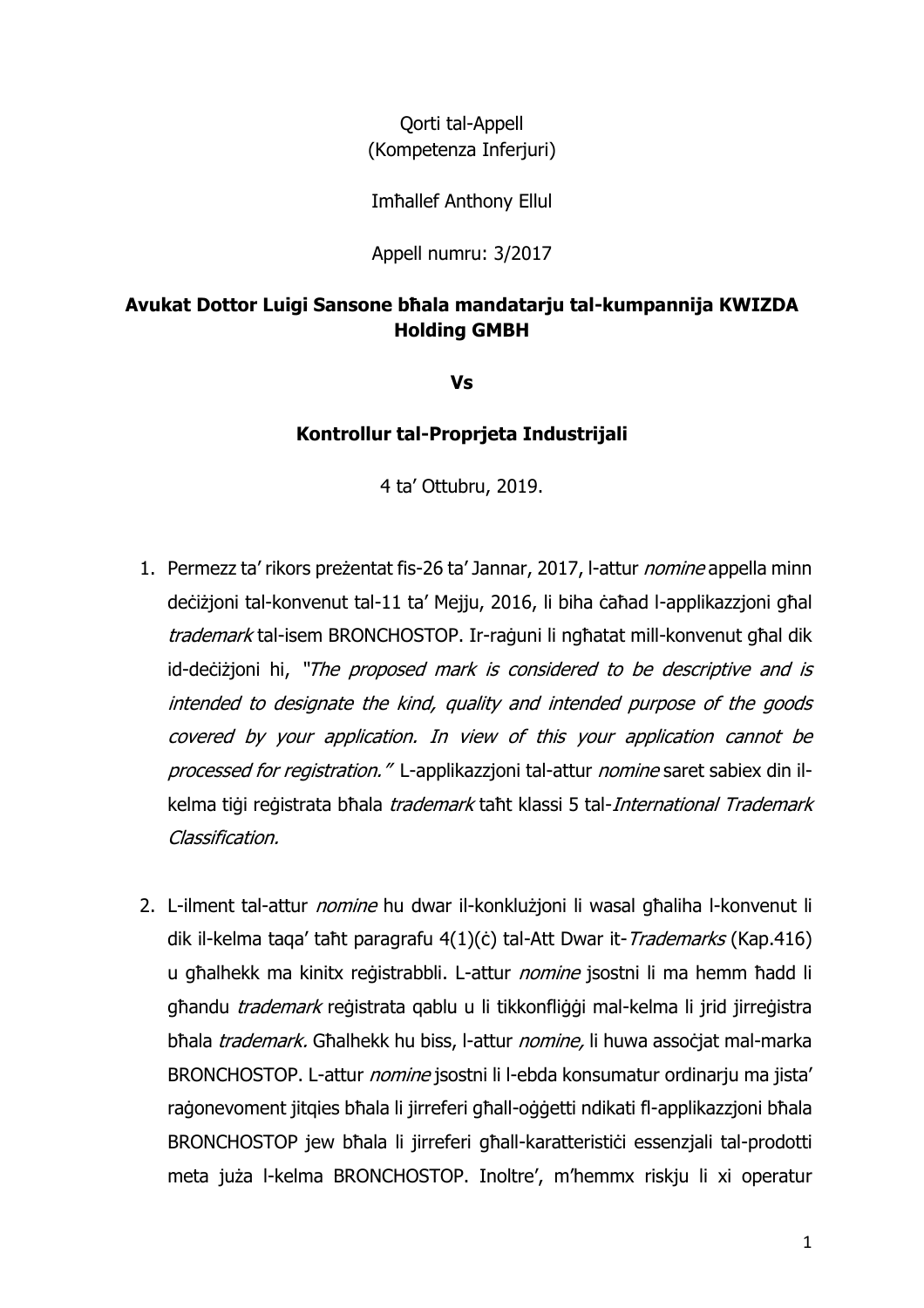ekonomiku in kompetizzjoni mal-appellant, b'xi mod, jista' jispiċċa juża in buona fede t-terminu BRONCHOSTOP dwar xi waħda jew iktar mill-oġġetti ndikati filklassi 5.

- 3. L-attur kompla jargumenta illi dwar l-oġġetti "Sanitary preparations for medical purposes; Dietetic food; food for babies; Dietary suppliments for humans and animals; Plasters, materials for dressings; Materials for stopping teeth, dental wax; Disinfectants; Preparations for destroying vermin; Fungicides, herbicides" l-ebda wieħed minn dawn l-oġġetti ma jista' jiġi relatat mal-kelma BRONCHO. Għal dak li jirrigwarda "Pharmaceutical and veterinary preparations; Dietetic food and substances adapted for medical or veterinary use", il-konvenut eżerċita d-diskrezzjoni b'mod żbaljat. Jekk wieħed jipprova jfittex it-tifsira talkelma BRONCHOSTOP I-unika tifsira li jista' jaghti hu "relating to lung stop". Skont l-attur nomine din żgur li m'hijiex deskrittiva ta' dawn il-prodotti partikolari jew xi karatteristika tagħhom.
- 4. Permezz ta' risposta preżentata fil-15 ta' Frar, 2017, il-konvenut ta r-raġunijiet għalfejn l-appell għandu jkun miċħud, fosthom li l-fatt li f'ċertu pajjiżi fl-Ewropa l-kelma BRONCHOSTOP ġiet reġistrata bħala trademark, il-konvenut mhuwiex marbut biex jaċċetta dik ir-reģistrazzjoni. Il-konvenut għandu d-diskrezzjoni jaċċettax ir-reġistrazzjoni ta' dik il-kelma bħala trademark u dan abbażi tal-Artikolu 4 tal-Kap. 416. Iddikjara wkoll li ma jkollu l-ebda diffikulta' li jirreġistra t-*trademark* in kwistjoni diment li fil-parti 'goods and services' l-appellant ineħħi r-riferenza għall-"Pharmaceutical and veterinary preparations; Sanitary preparations for medical purposes; Dietetic food and substances adapted for medical or veterinary use".

# **Konsiderazzjoni**.

1. Fl-14 ta' Marzu, 2016 l-attur nomine applika sabiex jirreġistra f'Malta l-kelma **'BRONCHOSTOP'** u dan fir-rigward tal-klassi 5: "**Pharmaceutical** and veterinary **preparations**; Sanitary preparations for medical purposes; Dietetic food and substances adapted for medical or veterinary use, food for babies; Dietary supplements for humans and animals; Plasters, materials for dressings;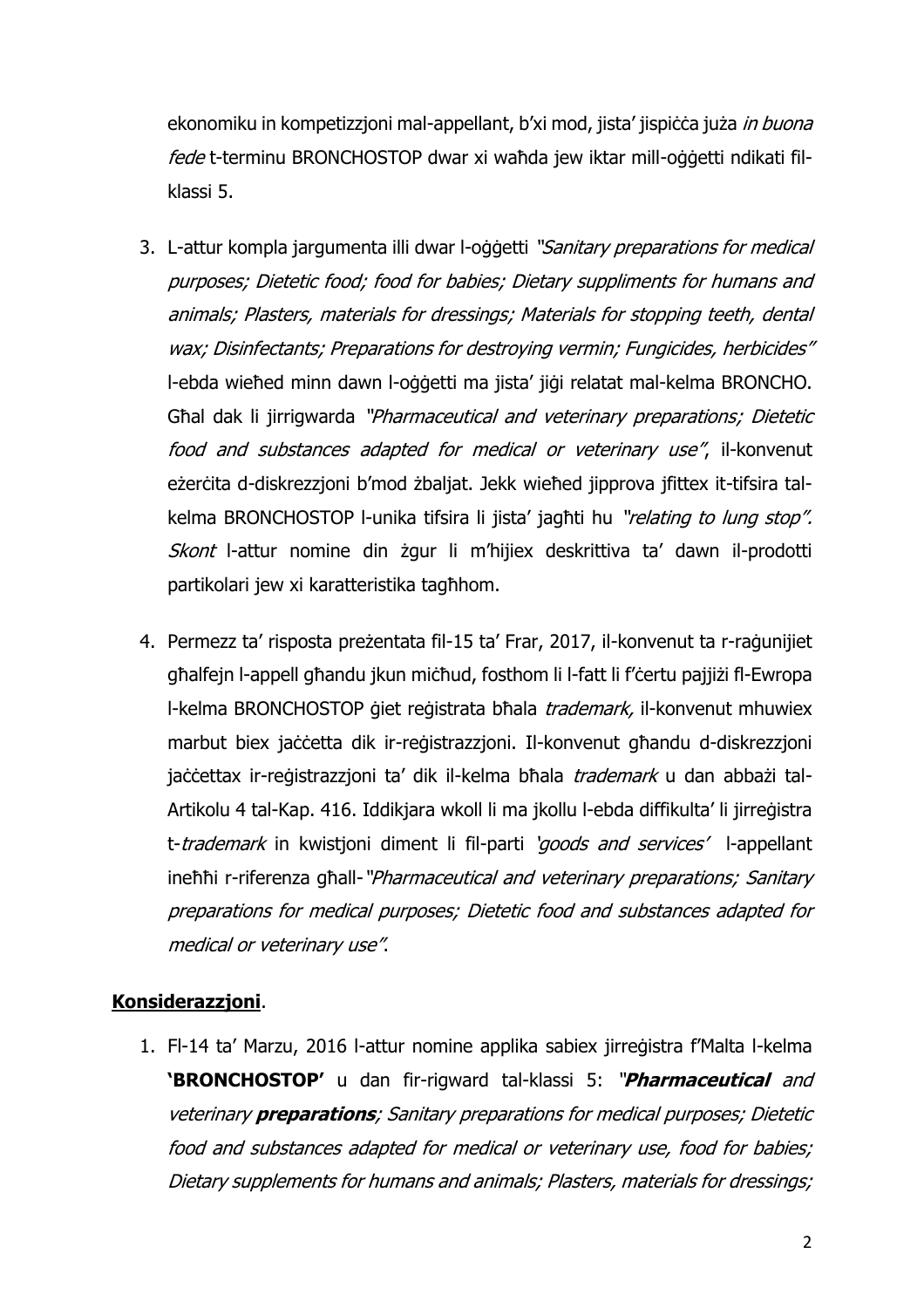Material for stopping teeth, dental wax; Disinfectants; Preparations for destroying vermin; Fungicides, herbicides".

- 2. B'ittra datata 11 ta' Mejju, 2016 il-konvenut għarraf lill-attur nomine li kien irrifjuta l-applikazzjoni minħabba li, "the proposed mark is considered to be descriptive and intends to designate the kind, quality and intended purposes of the goods covered by your application. In view of this your application cannot be processed for registration".
- 3. Għalkemm l-attur nomine bagħat sottomissjonijiet sabiex jipprova jikkonvinċi lill-konvenut biex jibdel id-deċiżjoni (ara email datata 24 ta' Lulju, 2016), b'ittra datata 11 ta' Jannar, 2017 il-konvenut infurmah li kien għadu qiegħed jikkunsidra l-marka bħala "*descriptive and intends to designate the kind, quality* and intended purposes of the goods covered by your application".
- 4. Fir-reģistrazzjoni ta' *trademarks, descriptiveness* hu projbit. Artikolu 4(c) tal-Att dwar Trademarks (Kap. 416) jipprovdi li m'għandhomx jiġu reġistrati bħala trademarks:

"(c) trademarks li jikkonsistu esklużivament f'sinjali jew indikazzjonijiet li jistgħu jservu, fil-kummerċ, biex ifissru x-xorta, kwalita', **skop intiż**, valur, oriġini ġeografika, żmien ta' produzzjoni ta' oġġetti jew ta' għoti ta' servizzi, **jew karatteristiċ<sup>i</sup> oħrajn** ta' oġġetti jew servizzi".

5. Il-verżjoni bl-ingliż taqra:

"Trademarks which consist exclusively of signs or indications **which may** serve, in trade, to designate the kind, **quality**, **intended purpose**, value, geographical origin, the time of production of goods or of rendering of services, or other characteristics of goods or services".

6. Wieħed mill-argumenti tal-attur nomine fir-rikors tal-appell hu:

"5. Hekk allura per eżempju, kemm fl-Unjoni Ewropea stess u kif ukoll skont is-sistema ta' reġistrazzjoni ta' International Registration ai termini tal-Protokoll ta' Madrid, il-marka BRONCHOSTOP tinsab reġistrata dwar varji prodotti flistess Klassi 5 tal-Klassifikazzjoni Internazzjonli ta' Prodotti u Servizzi skont in-Nice Agreement (kif emendat) – ara dokumenti "H" u "I" hawn annessi, u dan allura applikabbli f'numru twil ta' pajjiżi. Mela allura jekk madwar il-pajjiżi kollha tal-U.E. (fosthom Malta stess !) u anke f'pajjiżi oħrajn Ewropej bħar-Russja u l-Isvizzera, il-marka 'BRONCHOSTOP' tinsab reġistrata dwar firxa sħiħa ta'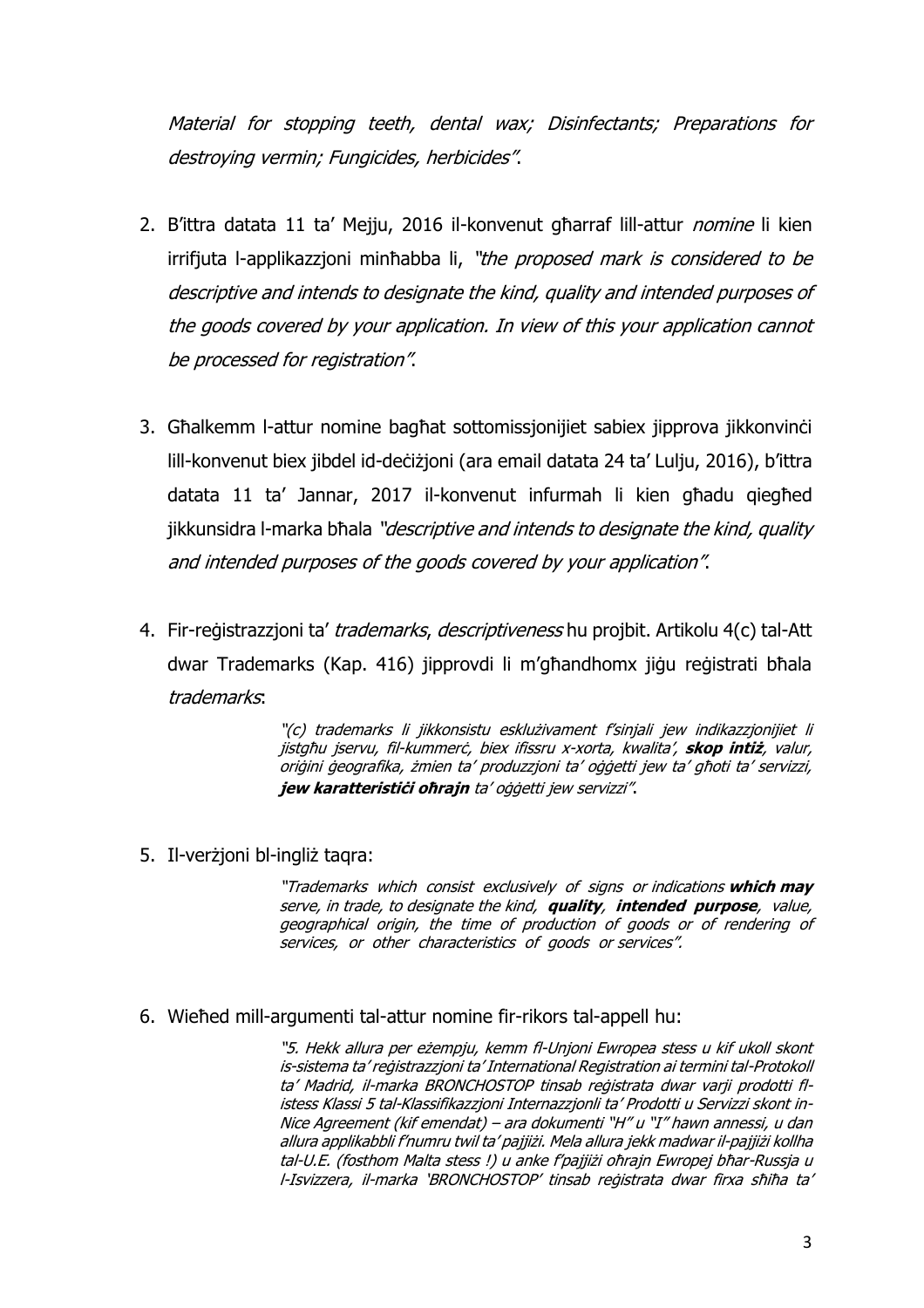prodotti fi Klassi 5, il-għala l-ħila u l-invenzjoni tar-rikorrent nomine fir-rigward ta' din l-istess marka m'għandhiex tiġi rikonoxxuta da parti tal-Kontrollur tal-Proprjeta Industrijali appellat ?"

#### 7. Min-naħa l-oħra l-konvenut argumenta:

"9. Bil-fatt li f'certu pajjiżi Ewropej il-marka 'BRONCHOSTOP' giet accettatt ma jfissirx li Maltija hija marbuta biex taċċettaha hija wkoll. Dak li jista' jkun tajjeb u aċċettabbli għall-pajjiż ieħor mhux neċessarjament huwa tajjeb u aċċettabbli għal Malta. L-awtorita' li tirreġistra trademarks f'Malta u ċioe l-appellat għandha diskrezzjoni jekk taċċettax reġistrazzjoni. Kif diġa intqal preċedentement il-Kap. 416 jipprovdi għal diversi raġunijiet għalfejn l-appellat jist'a jirrifjuta reġistrazzjoni u f'dan il-każ ir-raġuni hija ibbażata fuq l-artikolu 4 tal-Kap. 416".

### 8. Fis-sentenza **Koninklijke KPN Nederland NV vs Benelux-Merkenbureau**

(C-363/99) il-Qorti Ewropea qalet:-

"The fact that a trade mark has been registered in a Member State in respect of certain goods or services **has no bearing on the examination by the trade mark registration authority of another Member State of an application for registration of a similar mark in respect of goods or services similar to those in respect of which the first mark was registered**".

- 9. Pero' l-attur *nomine* għandu wkoll EU *trademark* tal-kelma BRONCHOSTOP (006700264), li jirriżulta li giet reģistrata fis-26 ta' Novembru, 2008. Trademark li hi wkoll fi klassi 5. Jirriżulta li għandu wkoll *international trademark*. L-attur nomine m'għamilx riferenza għall-disposizzjoni jew deċiżjoni li tali fatt ifisser li l-konvenut ma kellux jagħmel apprezzament indipendenti tal-każ li kellu quddiemu u jiżgura li l-kelma ma tiġix reġistrata bħala trademark għal waħda mir-raġunijiet li jissemmew fl-artikolu 4 tal-Kap. 416.
- 10.L-oġġezzjoni tal-konvenut għar-reġistrazzjoni tal-kelma BRONCHOSTOP hi peress li jsostni li hi *descriptive*. Il-qorti tifhem u tapprezza li l-kelma giet reģistrata bħala *trademark* f'numru ta' pajjiżi. Pero' m'hijiex f'posizzjoni li tkun taf x'konsiderazzjonijiet saru f'dak ir-rigward. M'hemmx prova li kien hemm xi proceduri qudizzjarji dwar l-istess. Fl-istess ħin il-qorti tistqarr li ma tifhimx x'inhi l-ħtieġa għall-attriċi *nomine* li tirreġistra t-trademark f'Malta meta diġa' għandha EU trademark fuq il-kelma BRONCHOSTOP.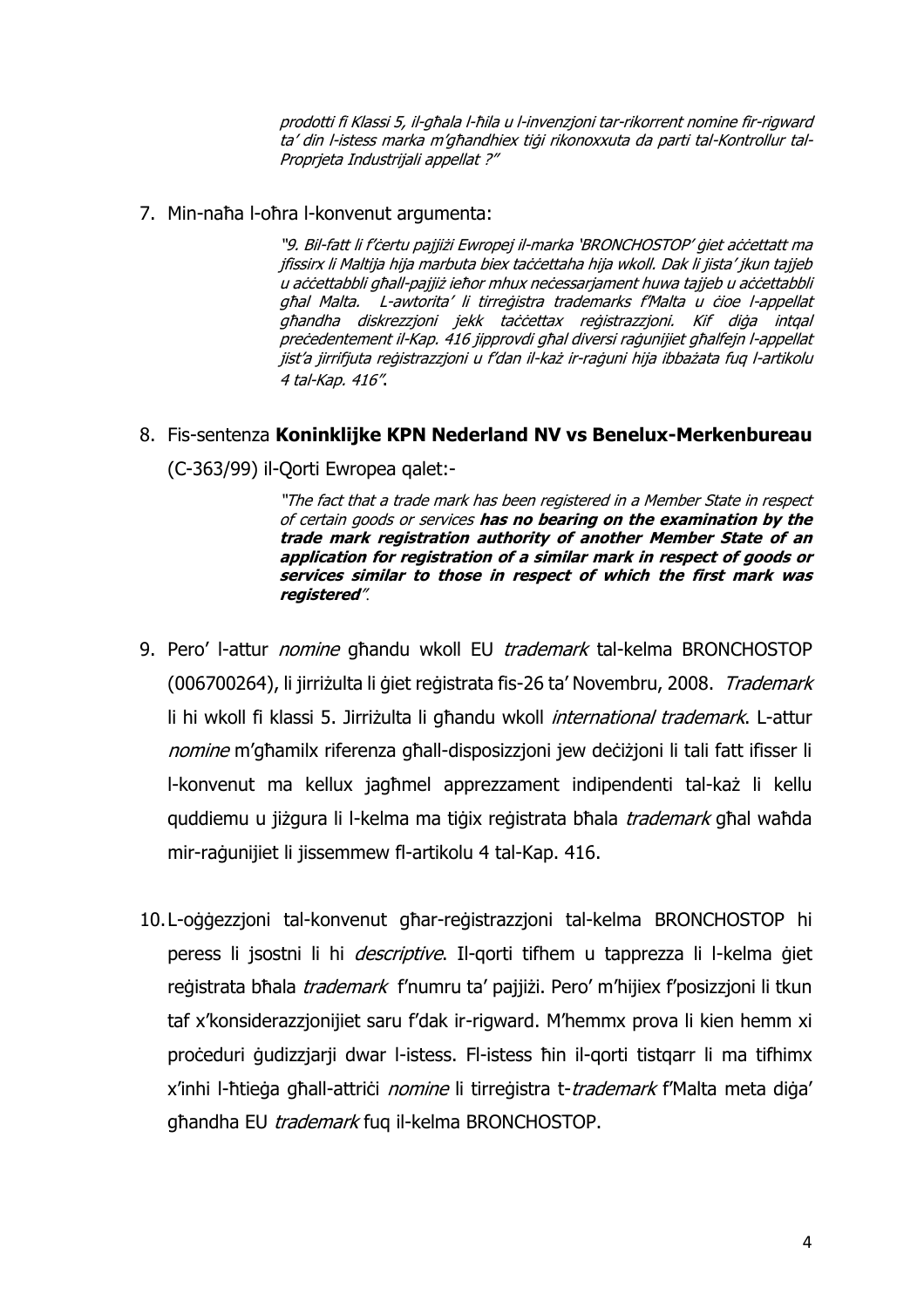- 11. Fir-reģistrazzjoni ta' trademarks, descriptiveness hu projbit. Interessanti l-każ ta' Pranahaus, deċiż mill-Qorti Ġenerali.
- 12.Il-qorti tagħmel riferenza għas-sentenzi li tat **Avukat Dr Luigi A. Sansone nomine vs Kontrollur Proprjeta Industrijali** tat-30 ta' Ġunju, 2017 u 30 Lulju, 2018 fejn diġa kienet ikkunsidrat l-kunċett ta' discriptiveness ta' prodott.
- 13.Każ interessanti hu dak tal-Qorti Ġenerali fl-ismijiet **Duro Sweden Ab vs OHIM** (T-346/07) tat-13 ta' Novembru, 2008. L-applikazzjoni kienet sabiex tiġi registrata l-kelma EASYCOVER bħala Community trademark. Il-gorti galet:

"52. It is, however, common in English to create words by coupling together two words each of which has a meaning (see, to that effect, LOKTHREAD, paragraph 52). Furthermore, in its judgment of 2 April 2008 in Case T-181/07 Eurocopter <sup>v</sup> OHIM (STEADYCONTROL), not published in the ECR, paragraph 44, the Court held that the sign STEADYCONTROL, which, as in the present case, is a neologism consisting of an English adjective and an English word which can be a noun or a verb, coupled together without spacing or a hyphen, complied with English lexical rules and rules on syntax. Lastly, the absence of a hyphen or a space between the two words composing the sign applied for does not amount to evidence of any creative aspect capable of distinguishing the applicant's products from those of other undertakings (see, to that effect, Case T-316/03 Münchener Rückversicherungs-<br>Gesellschaft v OHIM (MunichFinancialServices) [2005] ECR II-1951, (MunichFinancialServices) [2005] ECR II-1951, paragraph 37).......

54. As regards, lastly, the meaning of the sign EASYCOVER taken as a whole, the Board of Appeal pointed out in paragraph 18 of the contested decision that, it conjured up the idea of 'easy covering' or of 'something which can be easily applied or placed on an object'. That meaning, as understood by the Board of Appeal, appears to be correct. **Having regard to its structure, which is not unusual, and to the fact that it complies with the rules of the English language (paragraph 50), the sign does not create an impression on the part of the target public sufficiently removed from that produced by the mere juxtaposition of the words to change their meaning or scope** (see, to that effect, Case T-356/00 DaimlerChrysler <sup>v</sup> OHIM (CARCARD) [2002] ECR II-1963, paragraph 29; Case T-222/02 HERON Robotunits <sup>v</sup> OHIM (ROBOTUNITS) [2003] ECR II-4995, paragraph 39; and Case T-19/04 Metso Paper Automation <sup>v</sup> OHIM (PAPERLAB) [2005] ECR II-2383, paragraph 32)".

- 14. Klassi 5 tal-*International Trademark Classification* tinkludi "*pharmaceutical .....* preparations" li bla dubju tinkludi medičina għall-użu tan-nies.
- 15.Il-kelma BRONCHO għandha x'taqsam mal-*bronchi*. L-attur nomine stess ippreżenta estratt mill-online Oxford Dictionary fejn it-tifsira tal-kelma broncho-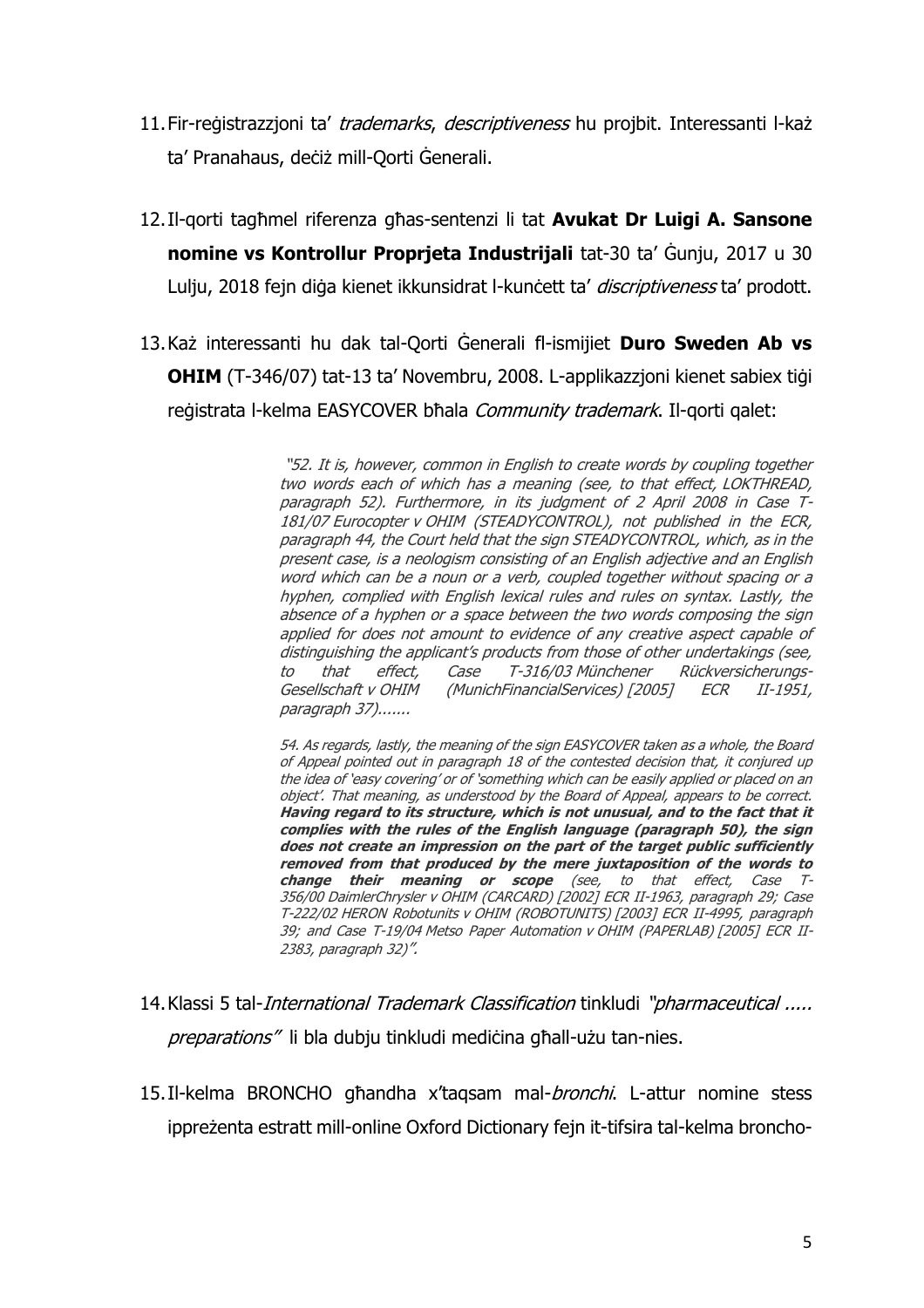hi "relating to the bronchi". Mela dik fiha nnifisha hi descriptive. Fir-rigward talkelma 'STOP', it-tifsira tinkludi biex tagħmel xi ħaġa tieqaf.

- 16.Meta l-kelma BRONCHOSTOP tintuża għall-mediċina, il-qorti m'għandhiex dubju li l-persuna li jmur jixtriha għand l-ispiżjar ser ikun jaf li qegħda tirreferi għall-prodott terapewtiku li jintuża bħala *treatment* għall-problemi ta' saħħa fin-nifs u *bronchi*. Allura dik il-kelma meta tiġi kkunsidrata bħala kelma sħiħa, altru milli hi *descriptive* dwar l-iskop tal-prodott u l-karatteristiika tiegħu. Kelma li tiddeskrivi karatteristika tal-medićina, čjoe' medićina li tfejjaq (il-kelma STOP) kundizzjonijiet li għandhom x'jaqsmu man-nifs u bronchi.
- 17.Fit-tweġiba l-konvenut iddikjara li ma kellux oġġezzjoni li jirreġistra l-kelma 'BRONCHOSTOP' għall-oġġetti l-oħra li jissemmew fi klassi 5 li ma jkunux: "Pharmaceutical and veterinary preparations; Sanitary preparations for medical purposes; Dietetic food and substance adapted for medical or veterinary use".
- 18.Il-qorti taċċetta li fir-rigward ta' oġġetti oħra li jissemmew fi klassi 5 u li m'humiex "Pharmaceutical and veterinary preparations", il-kelma BRONCHOSTOP ma tfisser xejn. Il-konvenut ma ressaq l-ebda argument ghalfejn fil-każ ta' "sanitary preparations for medical purposes; dietetic food and substance adapted for medical or veterinary use "il-kelma 'BRONCHOSTOP' hi deskrittiva. Il-qorti tifhem li sanitary preparations jirreferu għall-prodotti li per eżempju jisteralizzaw u mhux medićina. Hekk per eżempju huma Imedicated shampoos. Għal dak li jirrigwarda l-oġġetti "dietetic food and substance adapted for medical or veterinary use", il-qorti ma tara l-ebda relazzjoni bejn il-kelma "BRONCHOSTOP" u prodotti tad-dieta għall-użu mediku.
- 19.Għaldaqstant fir-rigward tal-oġġetti li jissemmew fi klassi 5 fejn il-kelma m'hijiex descriptive, il-konvenut ma kellux raġun jiċħad it-talba (ara sentenza **Duro Sweden Ab vs OHIM** li ssemmiet qabel (para. 56-59).